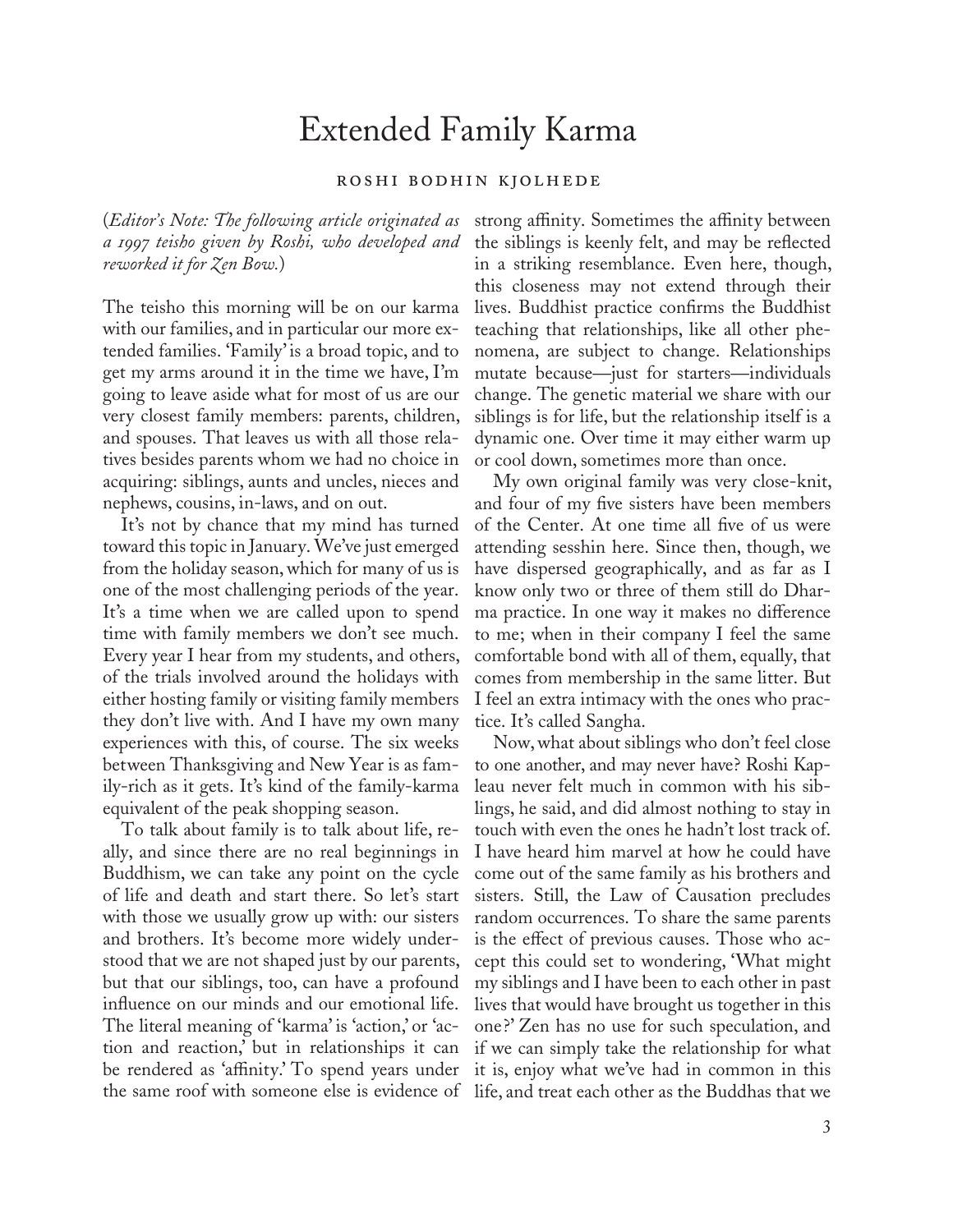are, that's enough. But for many of us it's not so simple, and we have questions about our sisters and brothers that do matter: How much do I engage with my siblings and my wider family ? When do I need to get involved in their problems, and they in mine? What do we owe each other?

In such matters, our tradition offers a guiding principle: the middle way. When feeling our way through our obligations to siblings, we need to avoid two extremes. One is sentimental attachment, clinging to a sibling connection out of habit or the notion that one is supposed to. A Buddhist teaching holds that every sentient being has been our mother in some previous life, and thus we need to cultivate love toward everyone equally, without preference to kin. The Buddha, to free himself from family attachments in order to pursue enlightenment for the sake of all beings, left his clan to become a homeless one. Such is the monastic ideal, but even lay people can overdo their involvements with siblings. If the relationship seems to have devolved into just a husk of what it once was, without mutual benefit, and we can give of ourselves more fruitfully to our children, parents, spouse, or others in need, then it may be time to reduce our involvement with the sibling.

The other extreme to avoid in navigating through our sibling relationships is to ignore our responsibilities to them. The nature of our bond with our siblings is a rare one, in statistical terms if no other. Brothers and sisters grow up together because their karma brought them together. Somehow, we needed, or still need, to learn something from one another. If we can't use this bond to practice giving, the first of the Six Perfections, in what relationship (beyond parents, children, and spouse) can we?

With our parents, the obligation side of things, at least, is clearer. To begin with, they gave us … life! They then followed that up by providing us with some twenty years of survival necessities—and a lot more. Buddhism has it that we 'choose' our parents, drawn to those love-makers by an affinity with them. But like any of us, our parents don't exist apart from others. They are

interwoven with THEIR family, which includes the children already born to them when we arrive—our older sisters and brothers. By extension, then, our birth signals our karmic affinity with our parents' whole family as well.

Our parents may have sisters and brothers of their own—our aunts and uncles—who also are part of the family configuration we join upon being born (reborn, if you will). Grandparents, too, are members of the clan that welcomes us, as may be some cousins, the children of our aunts and uncles. Later may come our nieces and nephews—the children of our siblings—as well as grandchildren. What do I owe all these people, and they me, by virtue of our family ties?

For most of human history these were nonissues. Strong family bonds were the norm in agrarian-based and nomadic societies, out of necessity. Family obligations and privileges were clearly understood, as they are in tribal cultures still. Far-Asian cultures are steeped in Confucianism, which teaches that to bring order into the world it is first necessary to create order within the family, and one of the five principal relationships spelled out was that between older and younger brother.

In contemporary Western societies we're left to sort out the implications of our relationships largely on our own. This is particularly so in the United States, where personal happiness is a principal value, and individual choice rules. Family roles, expectations, and responsibilities are something of a free-for-all. Life is far more complex than in traditional societies, with most women (as well as men) now working outside the home. Families are scattered about, and no one seems to have much time. How much can I afford to devote to my extended family members, especially given the needs of my parents, my spouse and children, and the demands of my work? For most of us there is no final resolution to these questions. We keep renegotiating them as our family dynamics shift.

As if all this with our own blood kin were not complicated enough, marriage compounds the issues. All at once, and automatically, we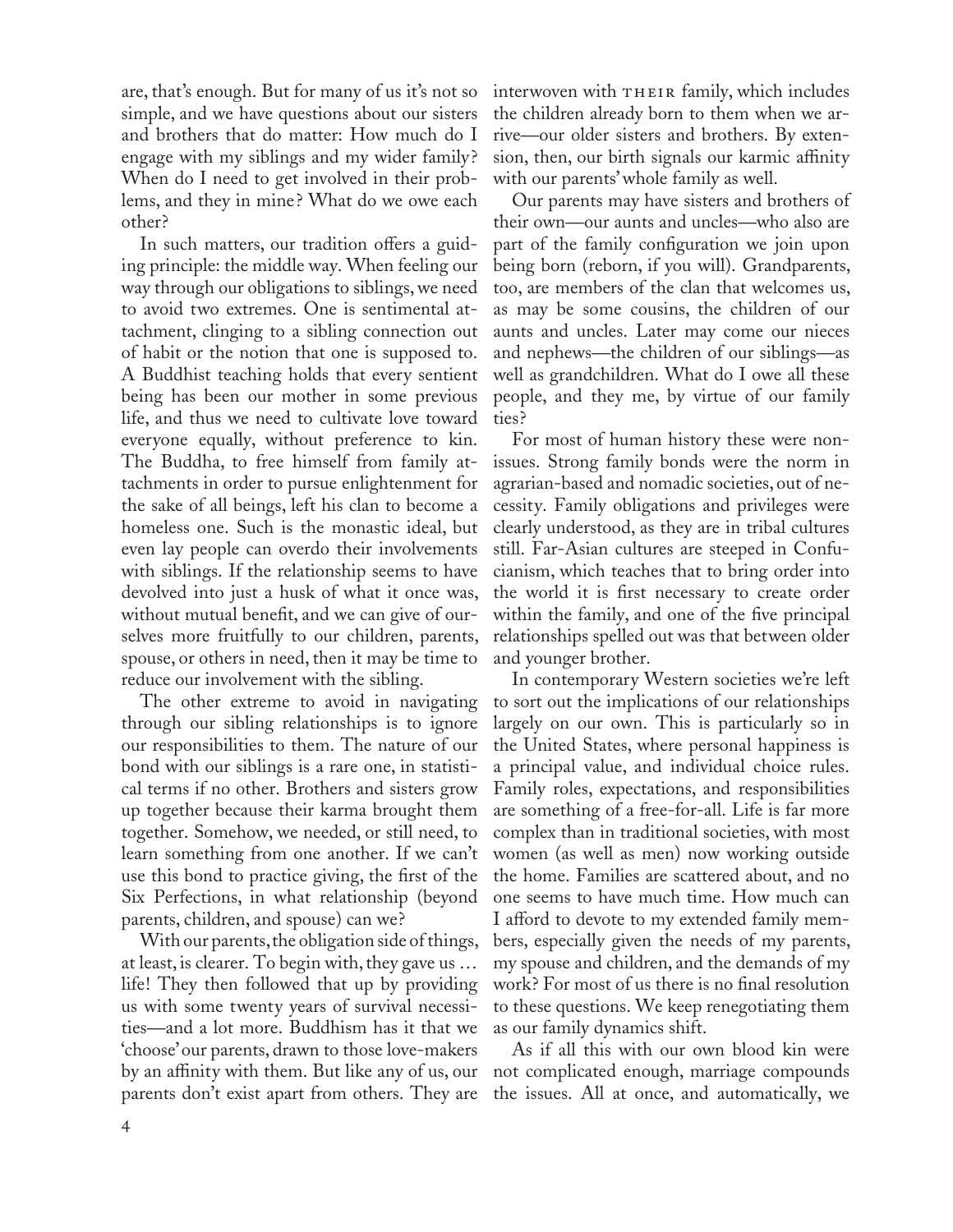

Steve Piper

acquire a second extended family: in-laws. The marriage vows, and the legal commitments that come with them, unfurl a whole new tapestry of family obligations and privileges. Weddings generate enormous waves, socially, economically, and spiritually, and it is that rippling effect that gives them their mythic quality. How many wedding scenes have been portrayed in literature and on screen? How many of us have gone to considerable lengths to attend weddings? We honor them as a tribute not only to the love between the bride and groom, but to the wider web of mutual family caring that is coiled in the wedding as seed potential. Again, no individual exists apart from his or her context; there is only interbeing.

Our spouse's family may not be one that we would have chosen for its own sake. But once the wedding is over, our husband's or wife's family is ours. It's a package deal. By its very nature, then, marriage testifies to the affinity between us and our in-laws, for better or for worse. Now we may have to work with not just the karma of our own blood relatives, but the karma of our spouse's nuclear and extended family. In doing this, it may help to remind ourselves that there is only one thing that could have brought the two sides of the family together: mutual affinity. Our karma with them is now official, if not permanent. It can enrich our lives; it can strain our lives. It certainly complicates them to some extent. Zorba understood this when he cried out, 'Wife, home, children—the full catastrophe!'

Divorce, if it occurs, creates still more complications, sometimes with the painful loss of inlaw relationships. If remarriage follows, it may bring step-children, and, if our parents remarry, step-siblings and half-siblings. And on and on. A contributor to an issue of *Tricycle* on families labeled this 'the distended family.'

For decades now we have been learning about the crippling effects of divorce on individuals and society and the breakdown of the traditional family. But there is a silver lining of opportunity in this unquestionably dark cloud. As more and more families mutate to include second spouses, step-relatives, half-siblings, and unmarried partners in addition to blood relatives and in-laws, we are called upon to open up wider to get our arms around them all. It becomes a test in applying traditional family values such as love, caring, and tolerance to a broader, more diverse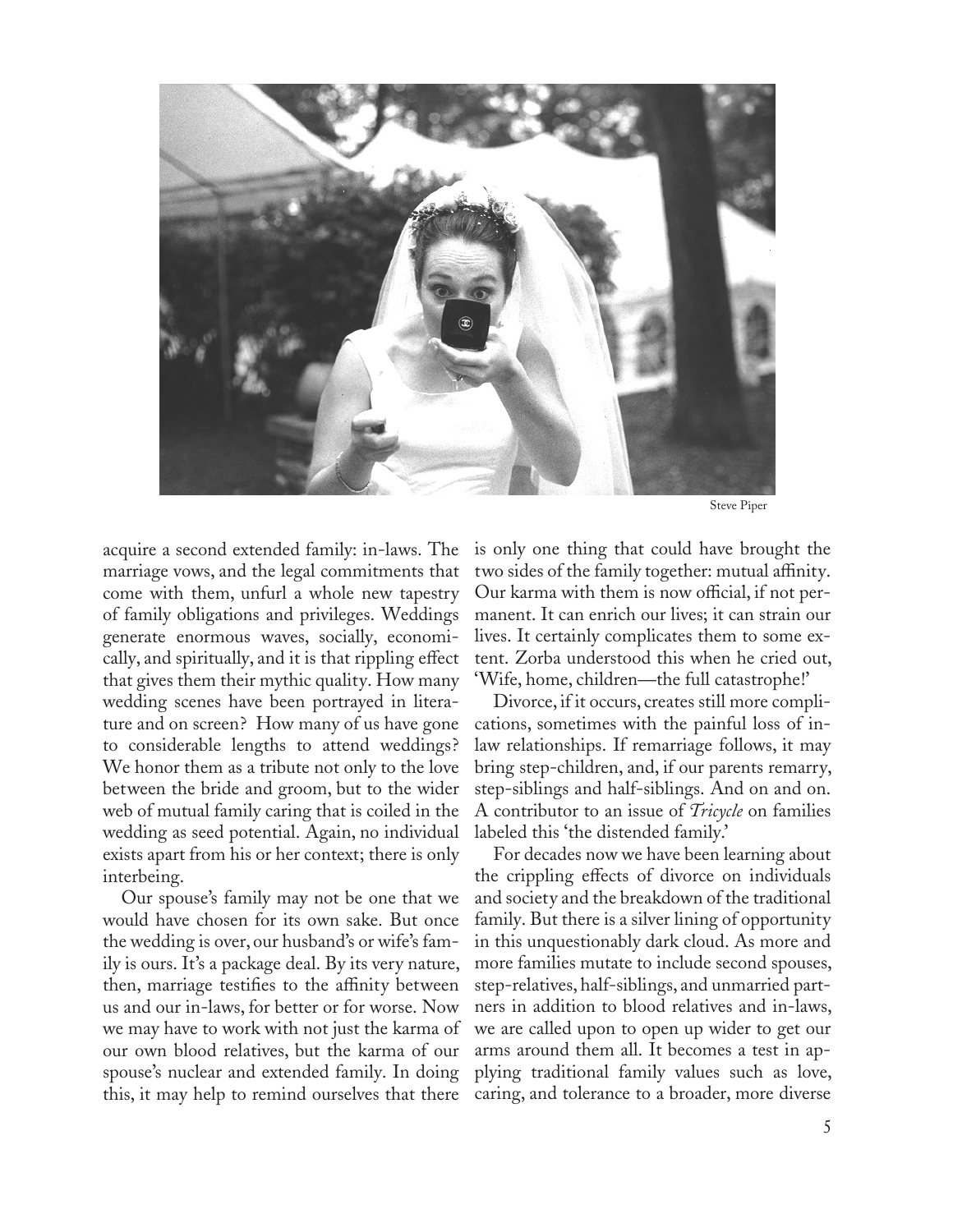

Britta Brückner

grouping of people. Our experience of 'family' can become more inclusive.

In primitive cultures, marriage candidates often have to come from one's own tribe. Even in our own country, today, many families would find it a stretch to welcome an in-law of another ethnic background. But more families than ever now are having to accommodate to a diversification of their clan. When a child hooks up with someone of another race, or a brother with a gay partner, or an aunt remarries and becomes 'bornagain,' or a stepsister goes vegan, or a nephew marries a rabid Republican (or Democrat), their families must choose between circling the wagons or opening them up. The intelligent course is to adapt to change. Adaptive mutation spurs evolution.

When all is said and done, a family, whether of the smaller scale or the larger extension into in-laws and step-relatives, is a kind of mini-society. The further it expands out from the nuclear family, the closer we get to just … society itself, the nation, and then all of humanity. In the end it might dawn on us that it really doesn't matter so much whether we are related to someone in the conventional sense. Why should it, when we

are all sons and daughter of noble birth, equally endowed with Buddha Nature?

Getting back to the holidays, they do seem more trying now than they used to be. With blended families now common, increasing numbers of people feel compelled to divide their time between two or more households. I've heard from people who spent their whole vacation traveling from one family to another to keep everyone happy. This takes its toll, of course, while also depriving everyone of the chance to really settle into a longer visit and relate more meaningfully to one another. (On the other hand, it means there is less time in each household to get on one another's nerves. Ben Franklin famously said, 'Guests, like fish, begin smelling after three days.' And travel time, at its best, can offer a chance to decompress.)

But the anxiety that so many people feel before setting off to visit family for the holidays is not just due to the travel involved, or even the shopping. It is from the anticipation of getting tangled up in family karma. When we get back together as adults with our parents and siblings, who among us doesn't slip into old patterns of conflict? For those of us on a spiritual path, it